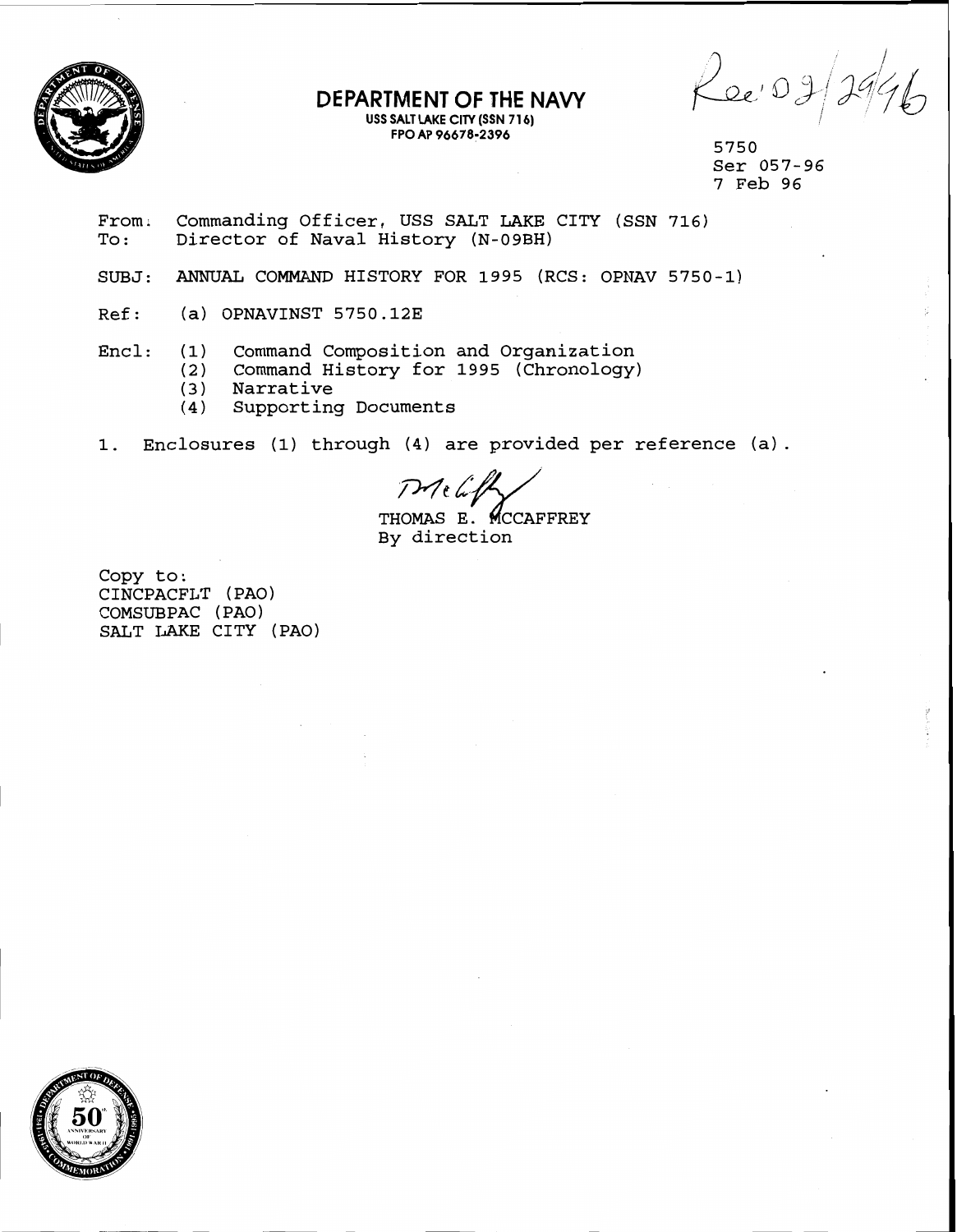#### USS SALT LAKE CITY (SSN 716)

#### COMMAND COMPOSITION AND ORGANIZATION

MISSIONS: Anti-Submarine Warfare Special Warfare Maritime Interdiction Operations Strike Warfare Combat Search and Rescue<br>Mine Warfare Coastal Surveillance Coastal Surveillance

#### ORGANIZATIONAL STRUCTURE:

ISIC: Commander Submarine Squadron ELEVEN

COMMANDING OFFICERS:

| Commander Carl T. Froehlich, USN,   | SEP 92 - JAN 95  |
|-------------------------------------|------------------|
| Commander Kenneth D. Milhoan, USN,  | JAN 95 - JUL 95  |
| Commander Thomas G. Hunnicutt, USN, | JUL 95 - DEC 95  |
| Commander William D. French, USN,   | DEC 95 - Present |

HOMEPORT: San Diego, California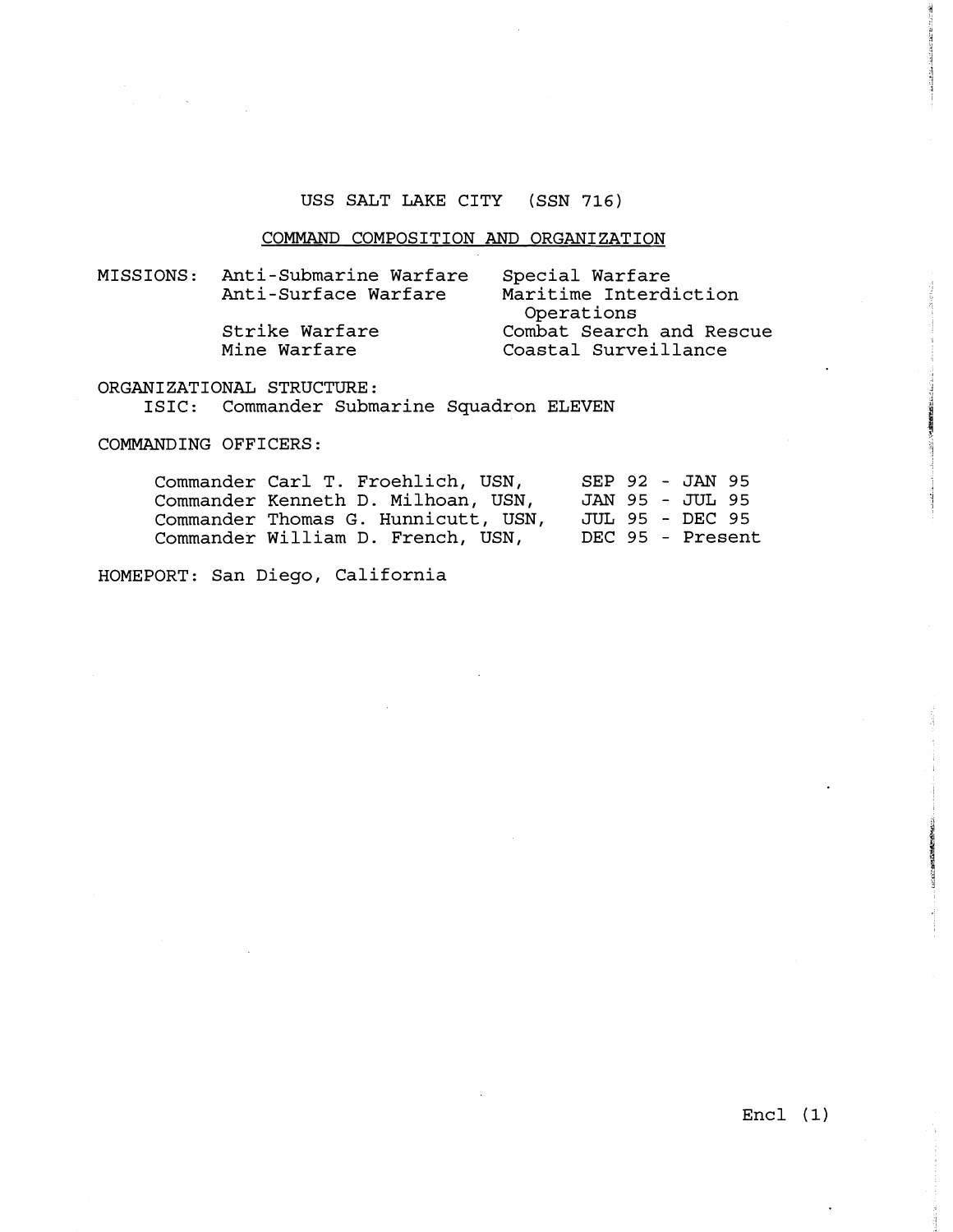### USS SALT LAKE CITY (SSN 716)

#### COMMAND HISTORY FOR 1995

12JAN95 CDR Carl T. Froehlich was relieved by CDR Kenneth D. Milhoan as Commanding Officer of USS SALT LAKE CITY at Naval Submarine Base, San Diego, CA.

- 30MAR95 USS SALT LAKE CITY was awarded the Meritorious Unit Commendation for the period from March 1992 to 30 March 1995.
- 31MAR95 SALT LAKE CITY changed parent squadrons to COMSUBRON ELEVEN when COMSUBRON THREE was decommissioned.
- 27JUN95-19SEP95 USS SALT LAKE CITY completed a three month Selected Restricted Availability (SRA) in the drydock ARC0 ARDM 5.
- 26JUL95 CDR Kenneth D. Milhoan was relieved by CDR Thomas G. Hunnicutt as Commanding Officer of USS SALT LAKE CITY at Naval Submarine Base, San Diego, CA.
- 22SEP95-120CT95 USS SALT LAKE CITY conducted Acoustic Sound Trials near Ketchikan, Alaska.
- USS SALT LAKE CITY conducted a Family Member's 130CT95 Cruise.
- 01DEC95 USS SALT LAKE CITY conducted a 40 day emergent deployment and returned to San Diego.
- 08DEC95 CDR Thomas G. Bunnicutt was relieved by CDR William D. French as Commanding Officer of USS SALT LAKE CITY at Naval Submarine Base, San Diego, CA.